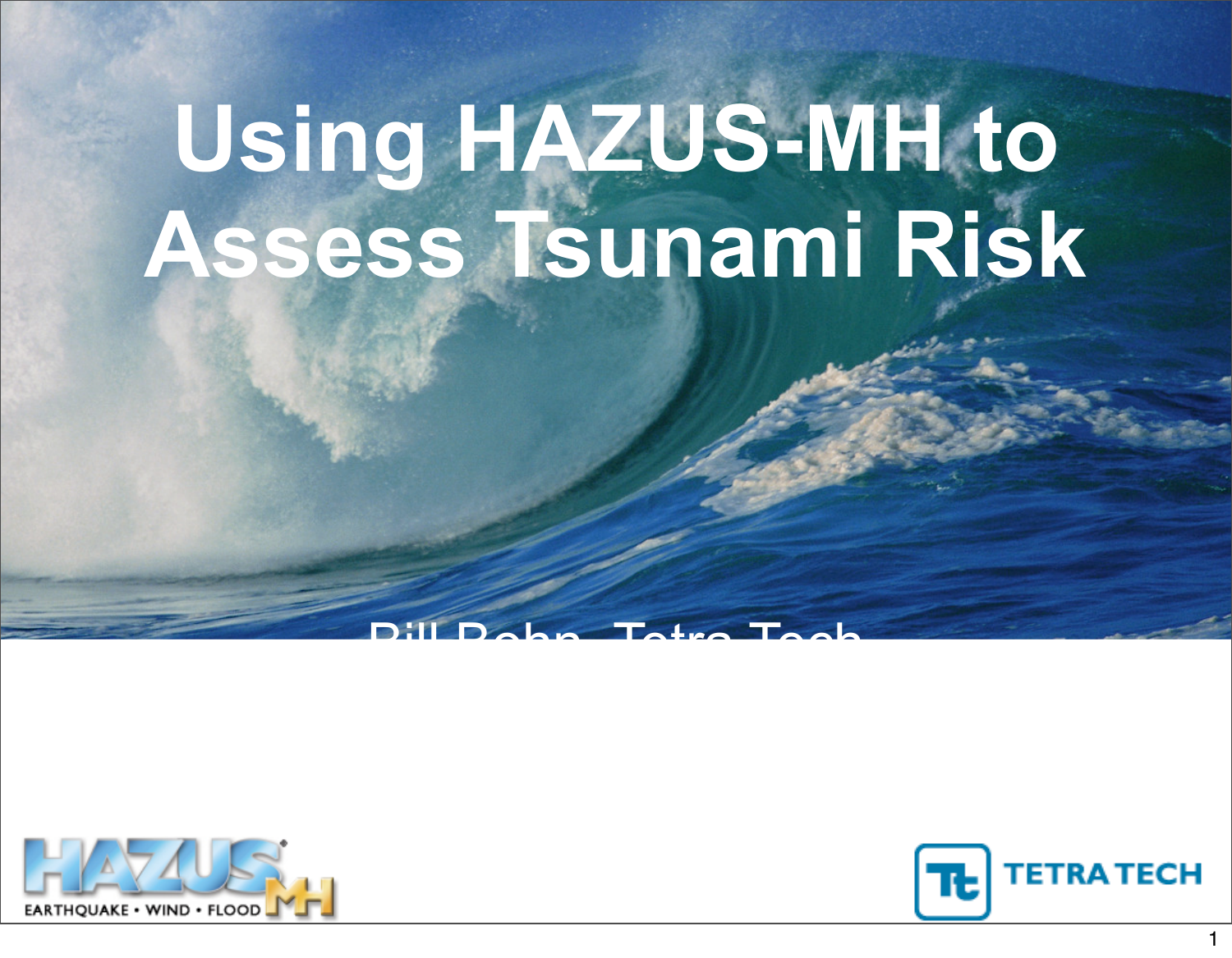How Can the Current Model be Used to Assess Tsunami Risk?

- Earthquake, flood, and hurricane wind loss estimates are currently produced.
- **≻Inundation maps used with HAZUS-MH** inventory data may be used to show what is at risk.
- HAZUS-MH damage functions may be edited.

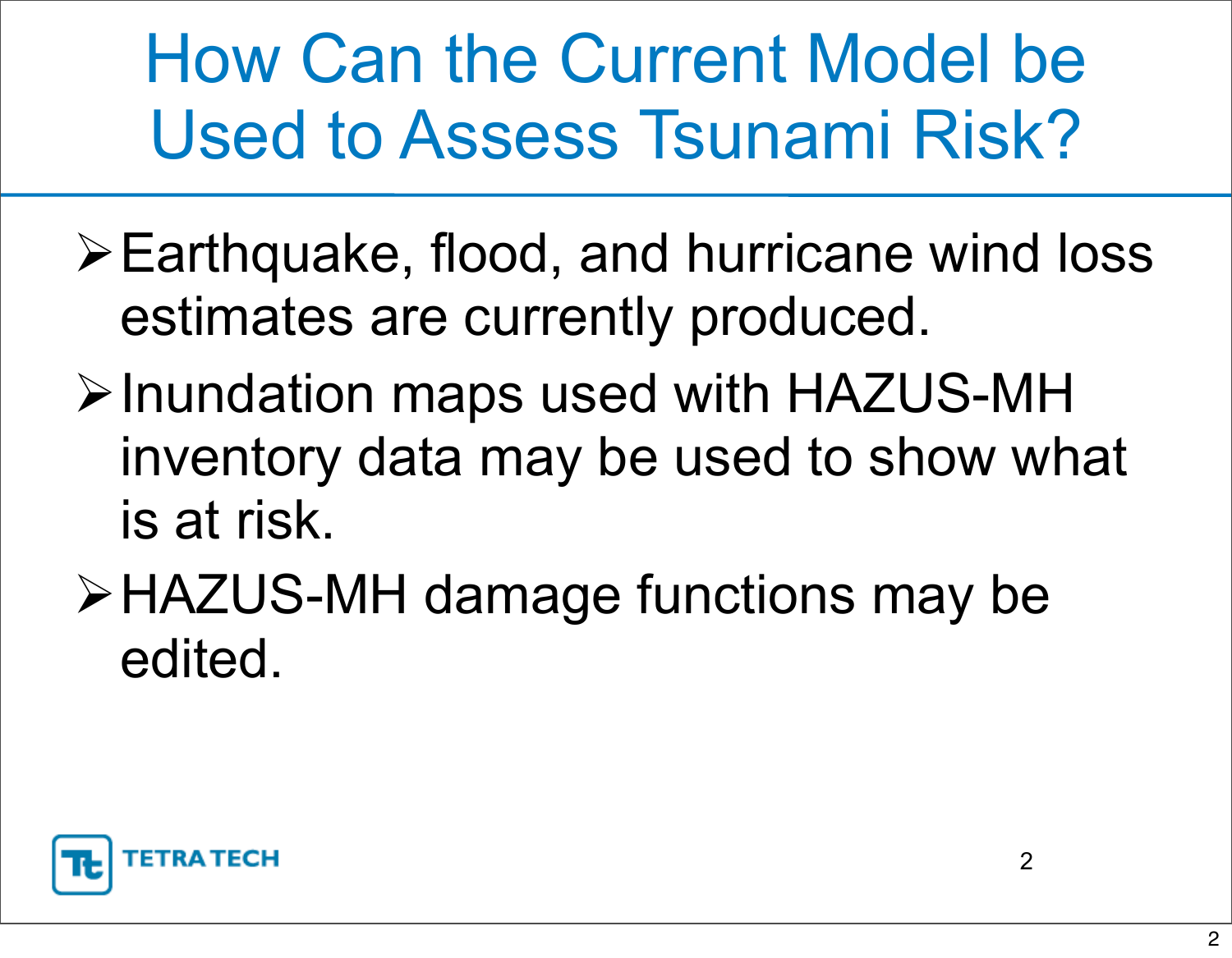# Northern California Case Study

- $\triangleright$  Profiling the tsunami hazard
- Modeling the inundated area
- $\triangleright$  Calculating the exposure
- Using the Flood Wizard software
- Editing the HAZUS-MH Software

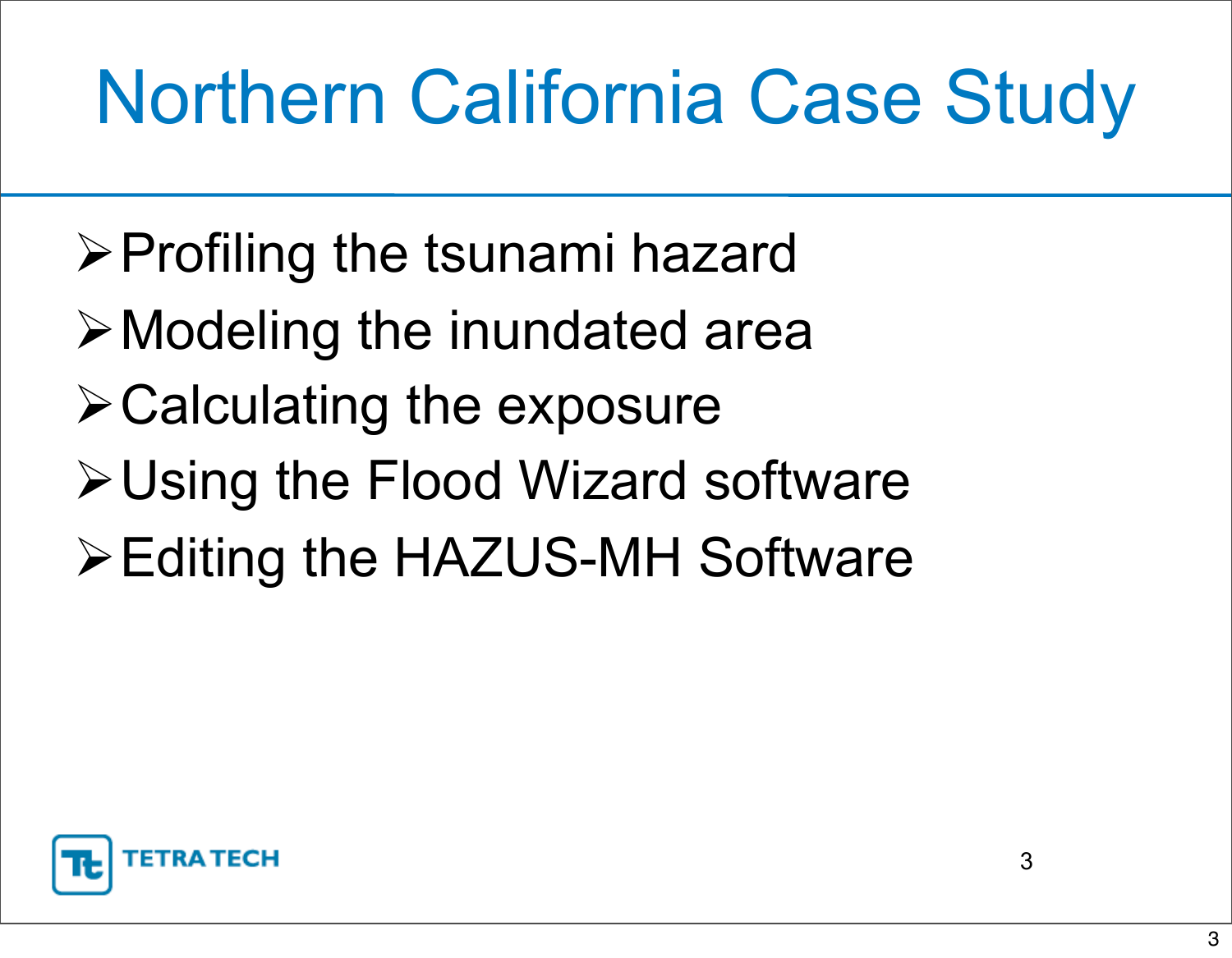### Tsunami Profile

- **≻82 tsunamis have been observed or** recorded in California since 1855.
	- 11 caused damage to the infrastructure
	- 4 caused casualties
- Area at risk from both distant and local tsunamis (Cascadia Subduction Zone).
- Experts estimate a 35% probability of a large (8+ magnitude) Cascadia earthquake occurring from 1995 to 2045.

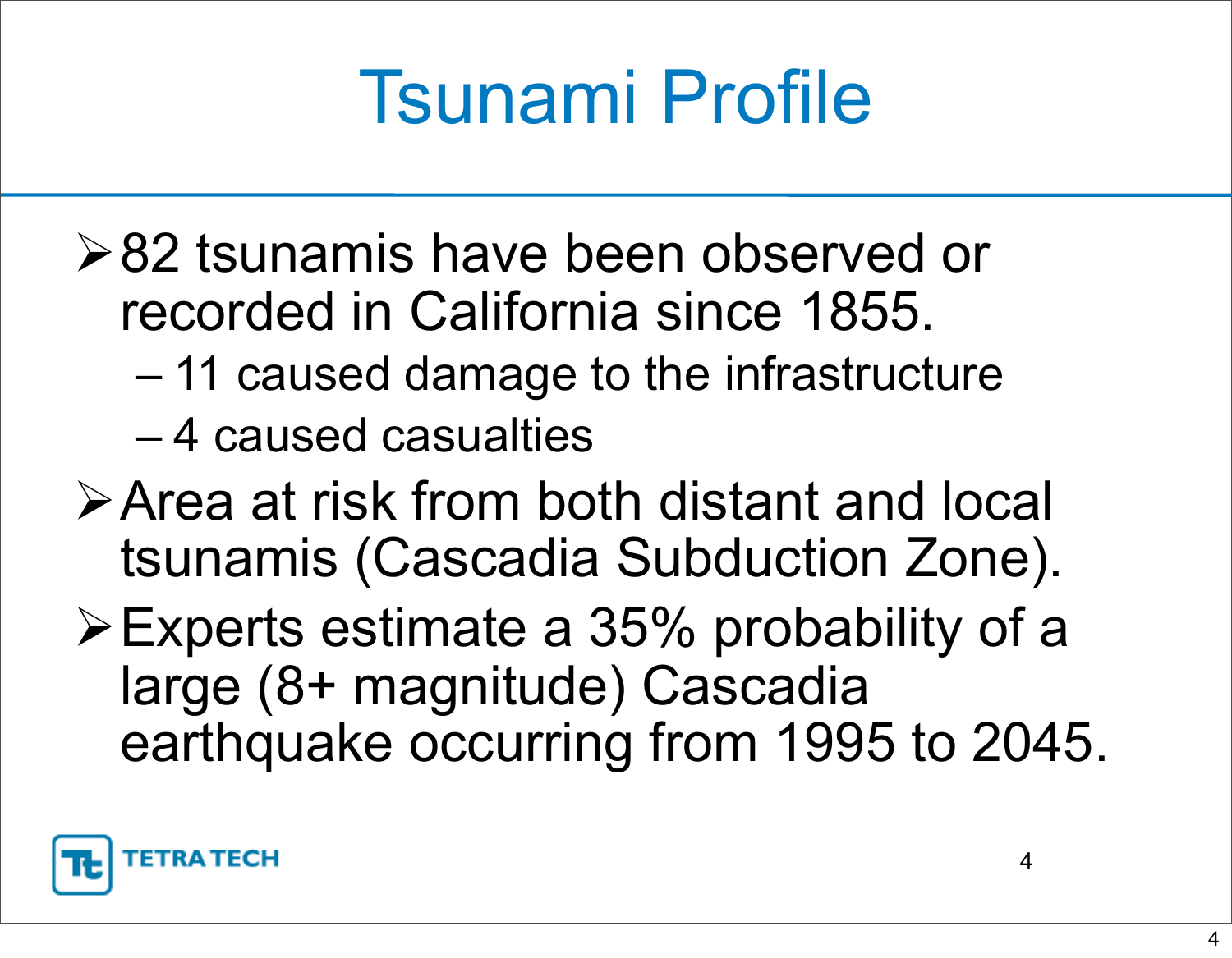# Modeling the Tsunami

Tsunami model developed by Humboldt State **University** 



 $\triangleright$  Tsunami caused by Cascadia earthquake (little to no evacuation time)



Tsunami simulation-So Cascadia event.mov

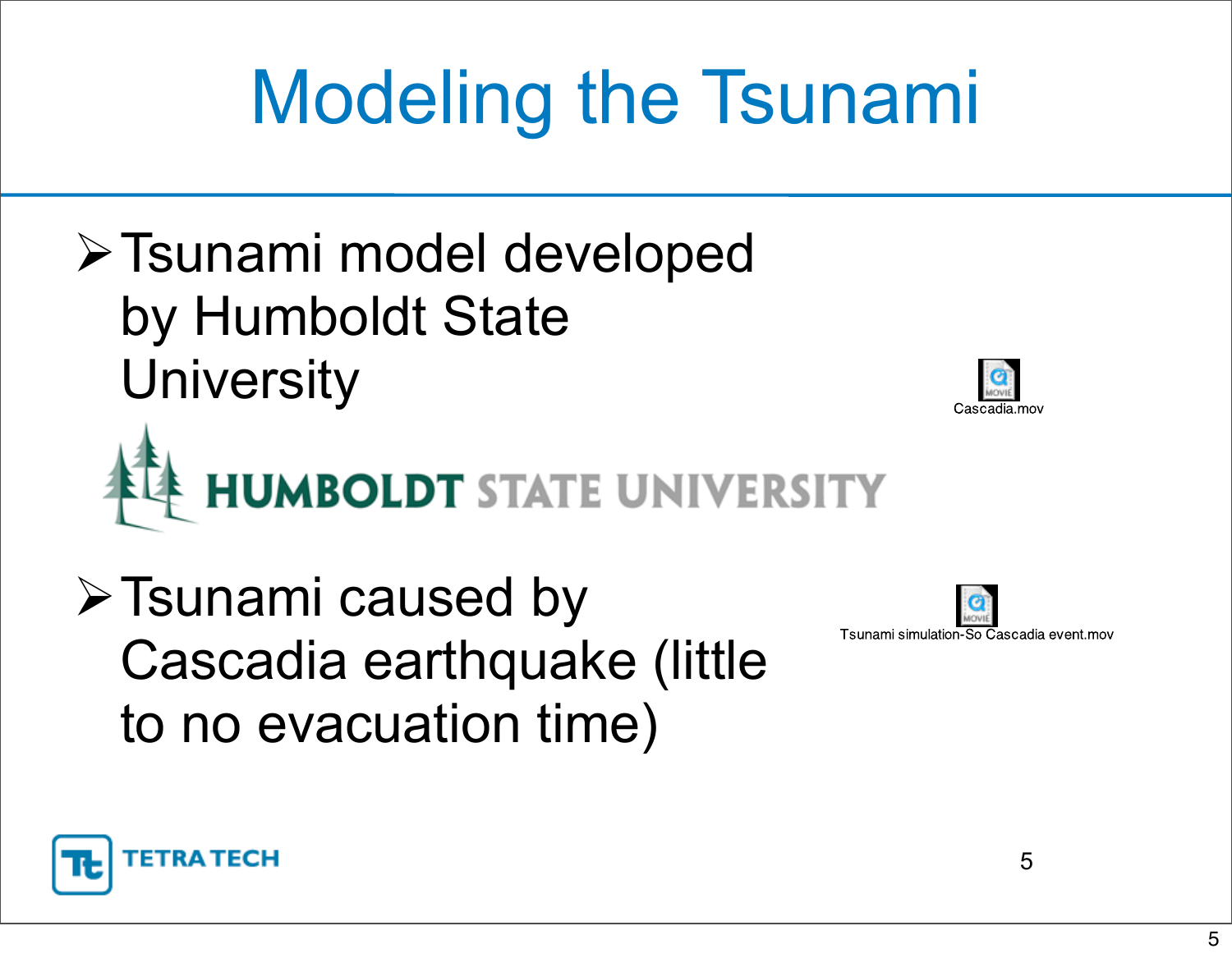#### **Exposure**

- $\triangleright$  Determining which site specific buildings are in the inundated areas
- $\triangleright$  Calculating the general building stock within the inundated areas



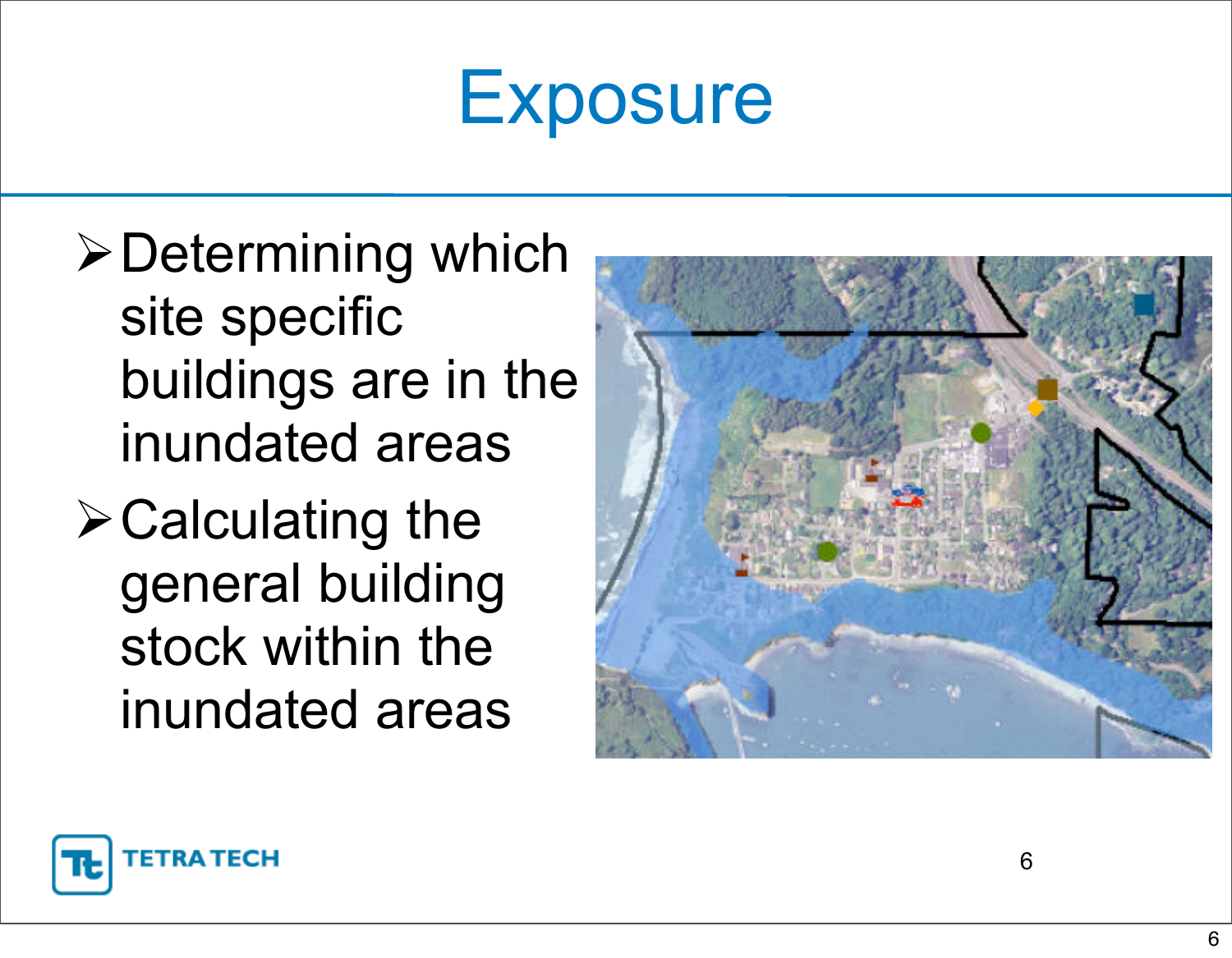#### Inundation Results

#### 100-year tsunami exposure – general building stock

**Building Content Total** \$224,822,274 \$170,524,126 \$393,284,400

Total inundated value represents 4.1% of the total value in the study area

#### 100-year tsunami exposure – critical facilities

| <b>Medical and</b> |                 |                  |                |              |              |
|--------------------|-----------------|------------------|----------------|--------------|--------------|
| <b>Health</b>      | Government      | <b>Hazardous</b> |                |              |              |
| <b>Services</b>    | <b>Function</b> | <b>Materials</b> | <b>Schools</b> | <b>Other</b> | <b>Total</b> |
|                    |                 |                  |                | 28           |              |



7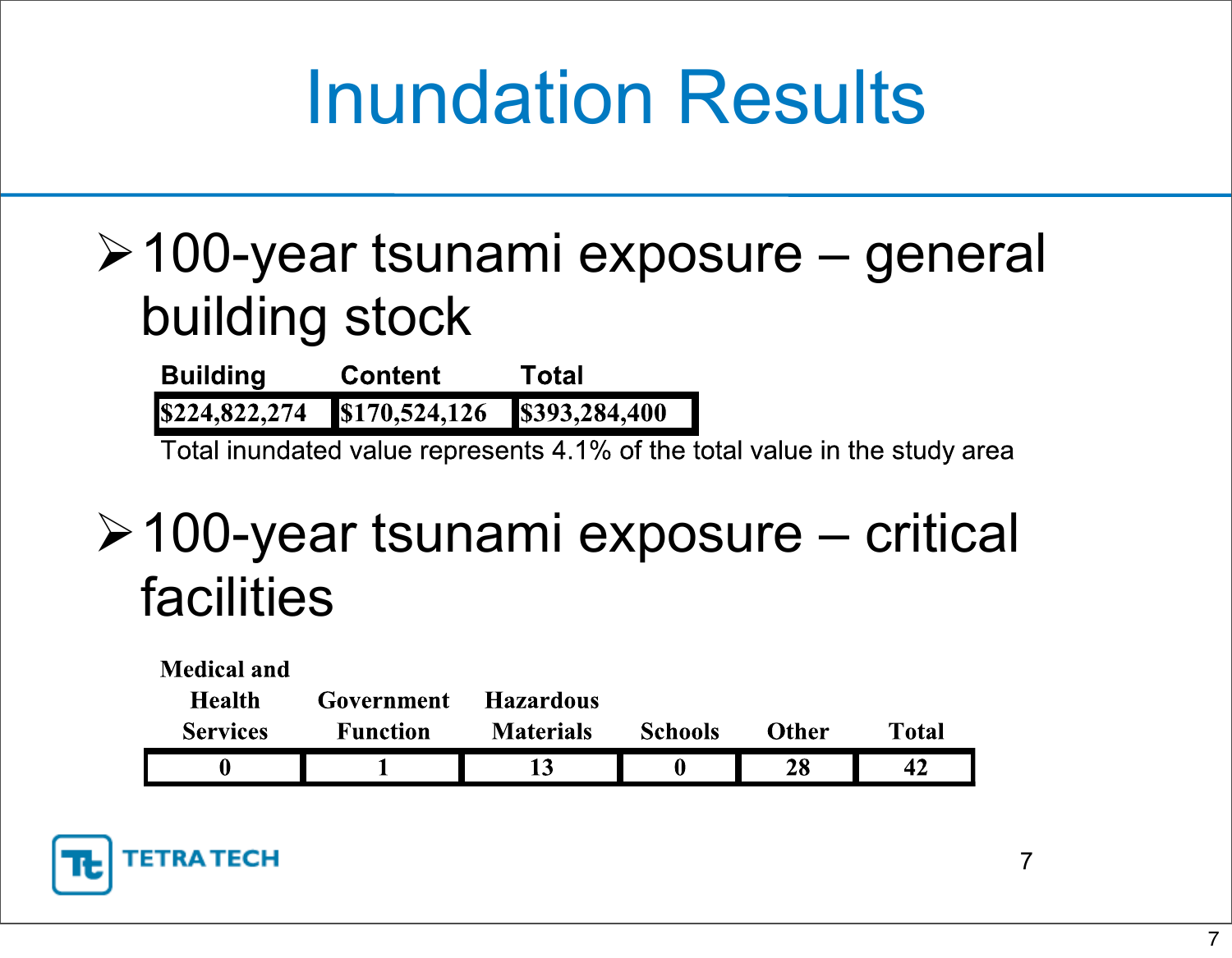# Using the Flood Wizard

- **≻Create flood region in** HAZUS-MH
- **≻Download Digital** Elevation Model (DEM)



**≻Convert inundation area to** shape file with a field named "Zone" and containing an "A" in each record

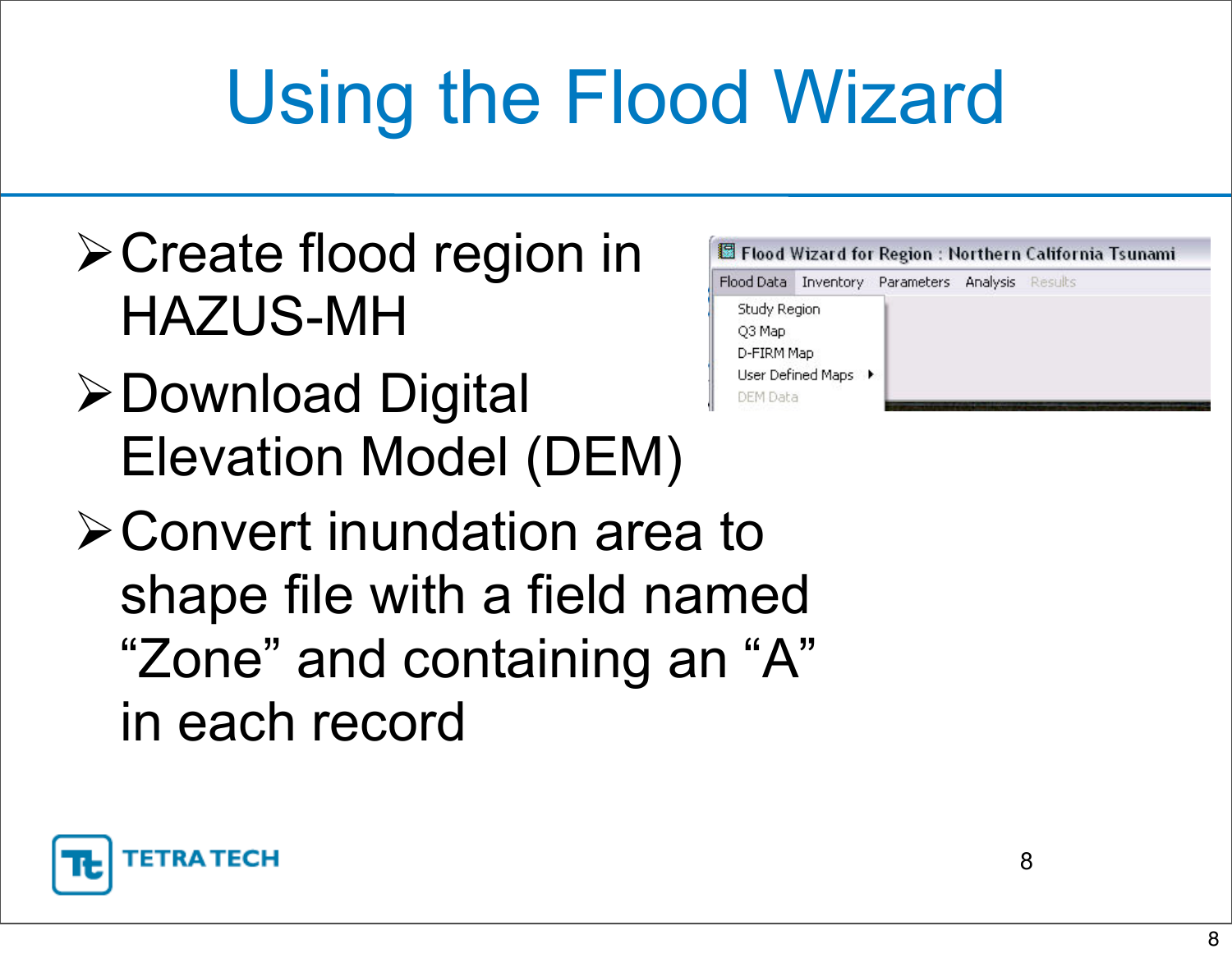### Editing the Damage Functions



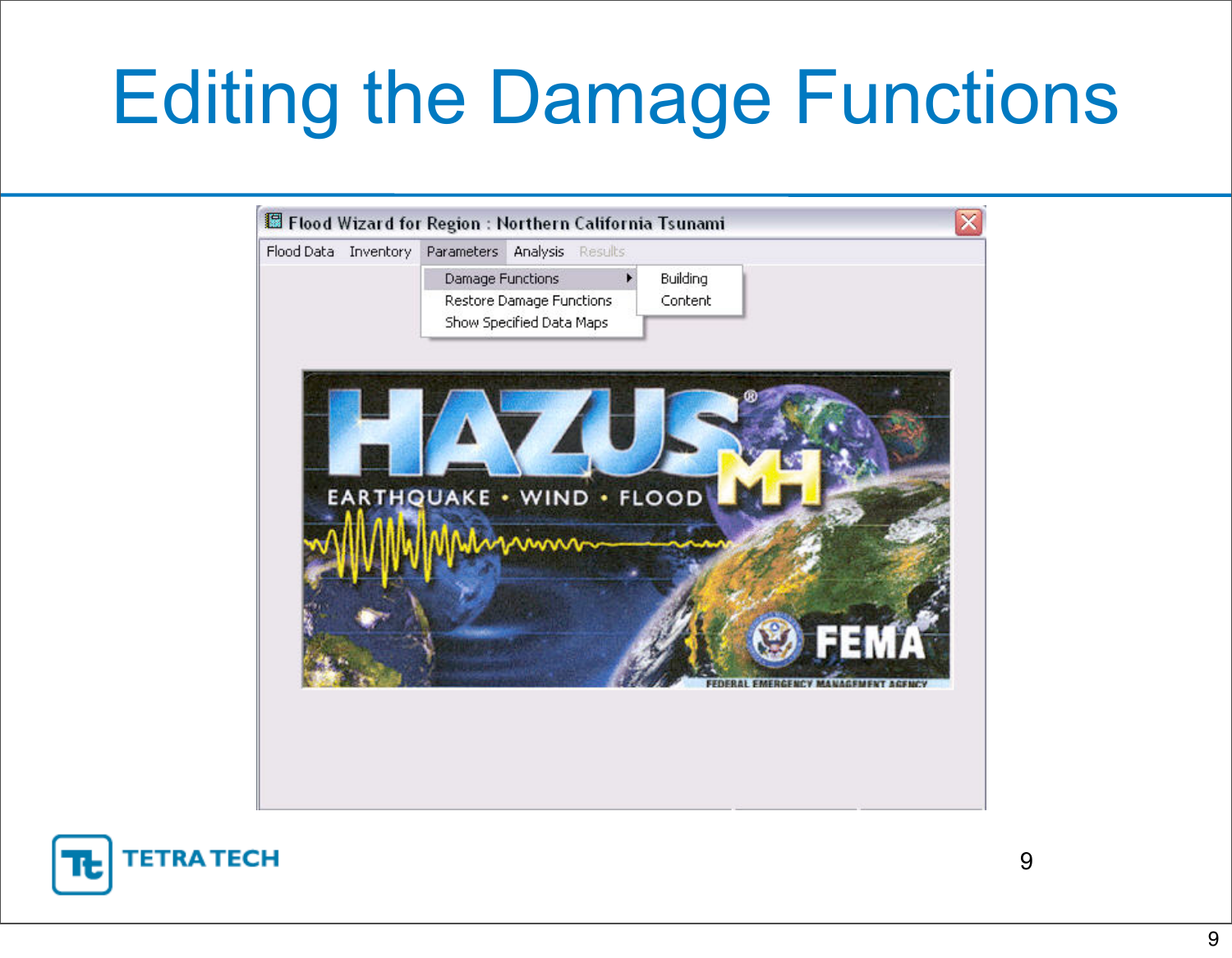### Tsunami Sources

- **EEMA Coastal Construction Manual, 3rd** Edition
- **≻ASCE 7-02 Minimum design loads for** buildings and other structures, 2003
- City and County of Honolulu Building Code, 2000
- Matsutomi, Tsunami Engineering, 1999
- **≻Harry Yeh, Oregon State University**

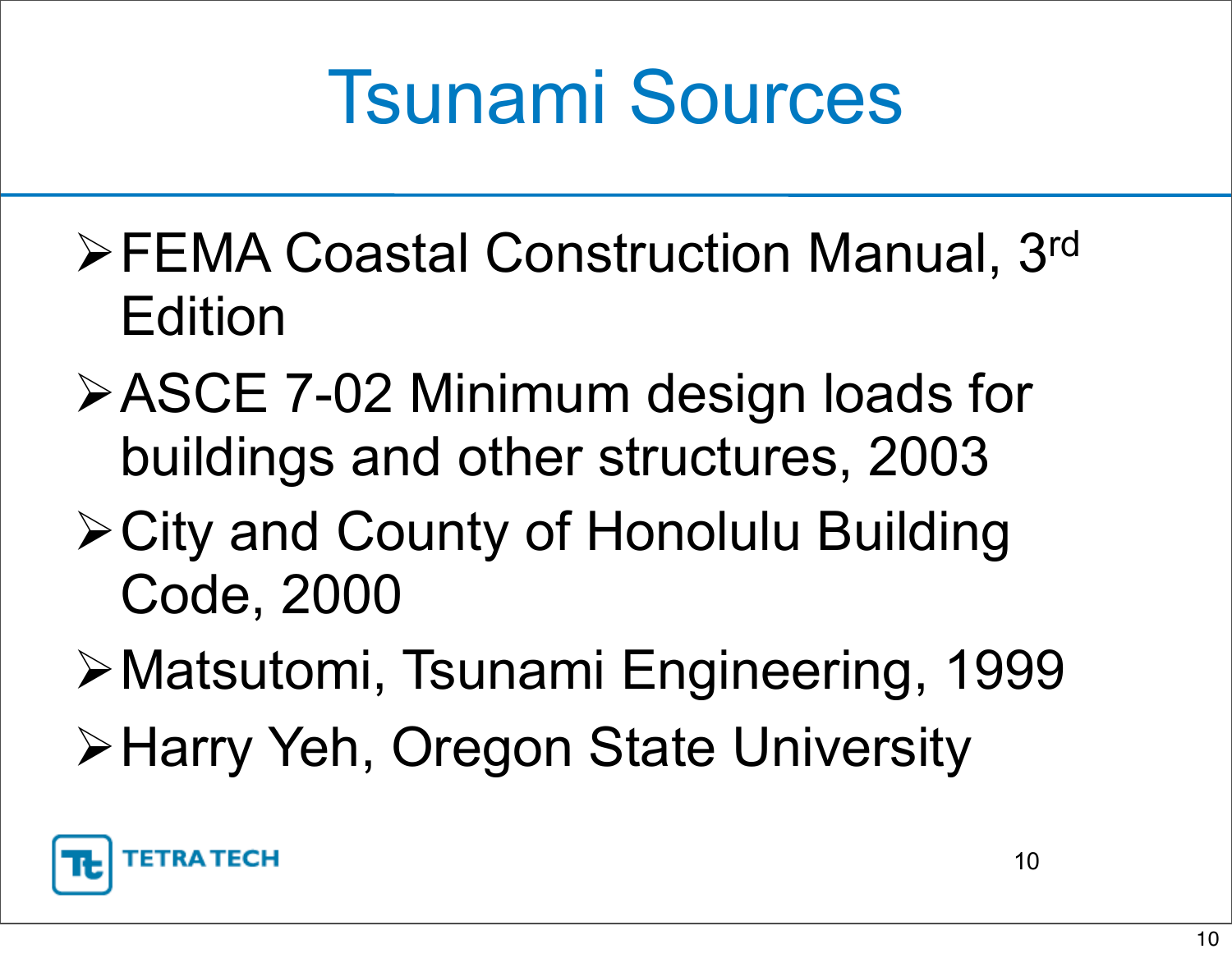### Damage Function Components

- $\triangleright$  Breaking wave forces
- Hydrostatic forces
- $\triangleright$  Buoyant forces
- Hydrodynamic forces
- **≻Surge forces**
- $\triangleright$  Impact forces

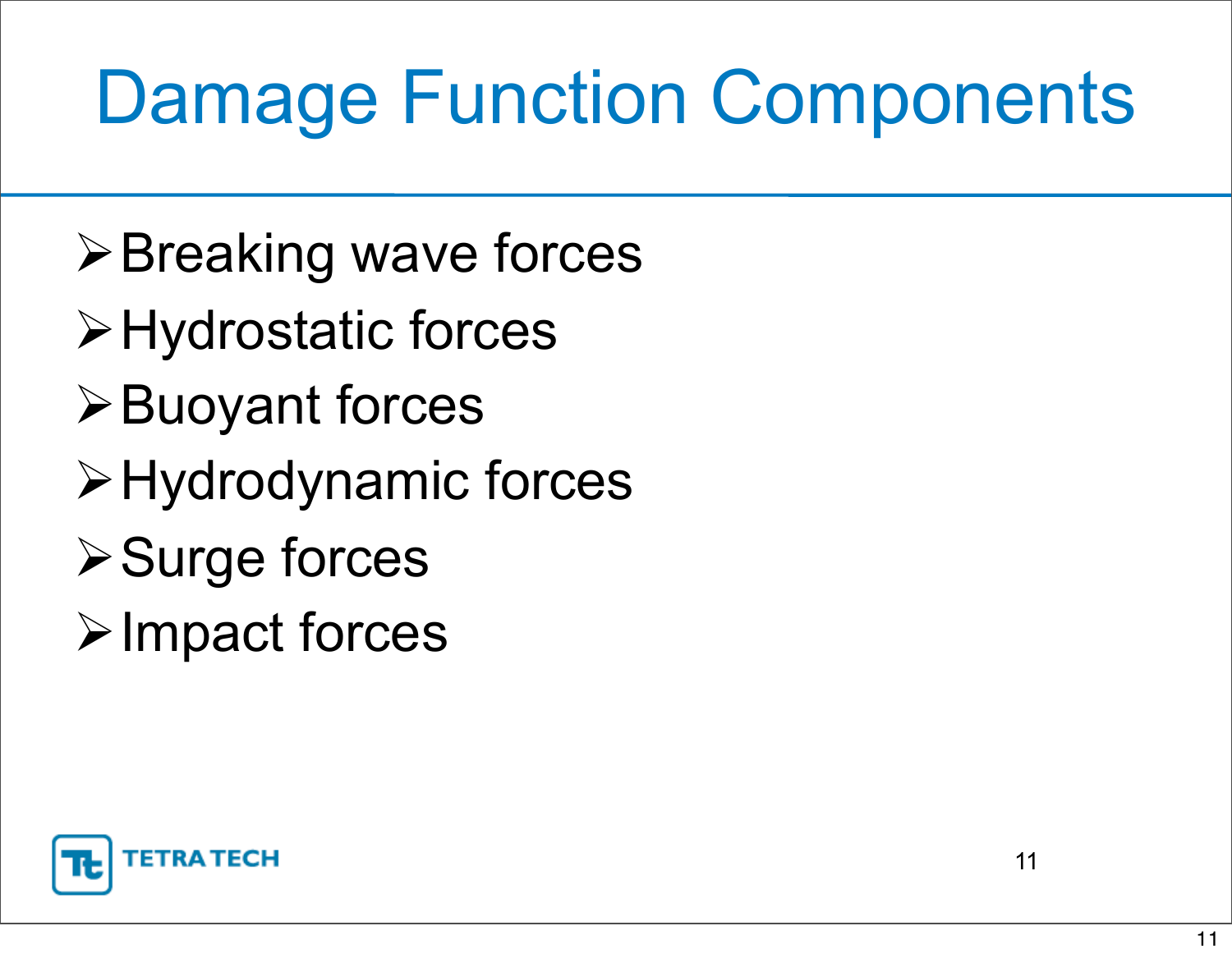## Breaking Wave Forces

- Wave breaking typically takes place offshore.
- $\triangleright$  Exception occurs with a steep slope beach.
- **≻Beach elevation data was analyzed and** these forces were removed from consideration.

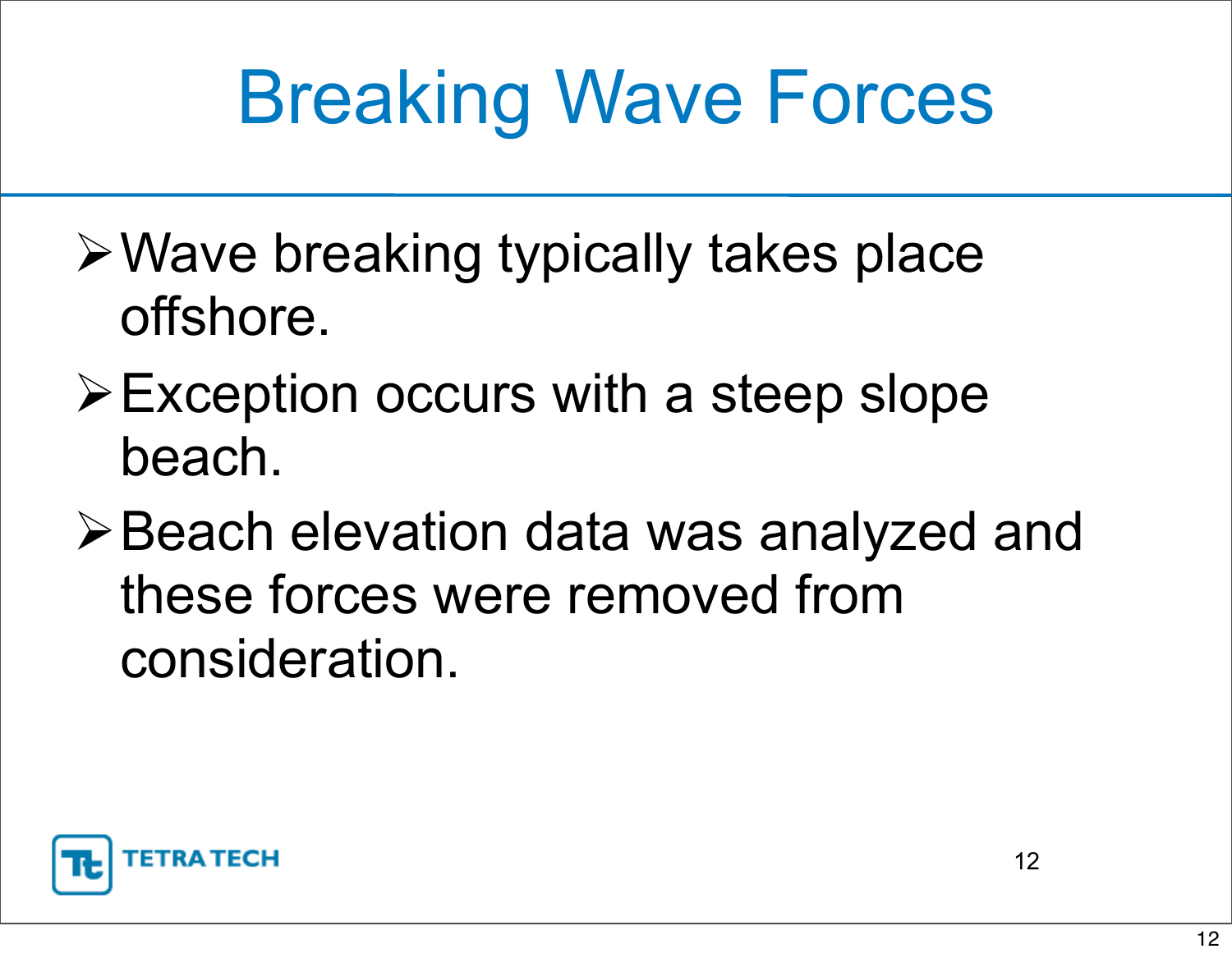### Hydrostatic Forces

 $\triangleright$  Important for 2-D structures such as seawalls.

$$
\triangleright F_{hs} = p_c A_w = \rho g (h - h_w/2) bh_w
$$

- $-p<sub>c</sub>$  is the hydrostatic pressure at the centroid of the wetted portion of the wall
- $-A_{w}$  is the wetted area of the wall
- $h_w$  is the height of the wall panel
- h is the height of the water

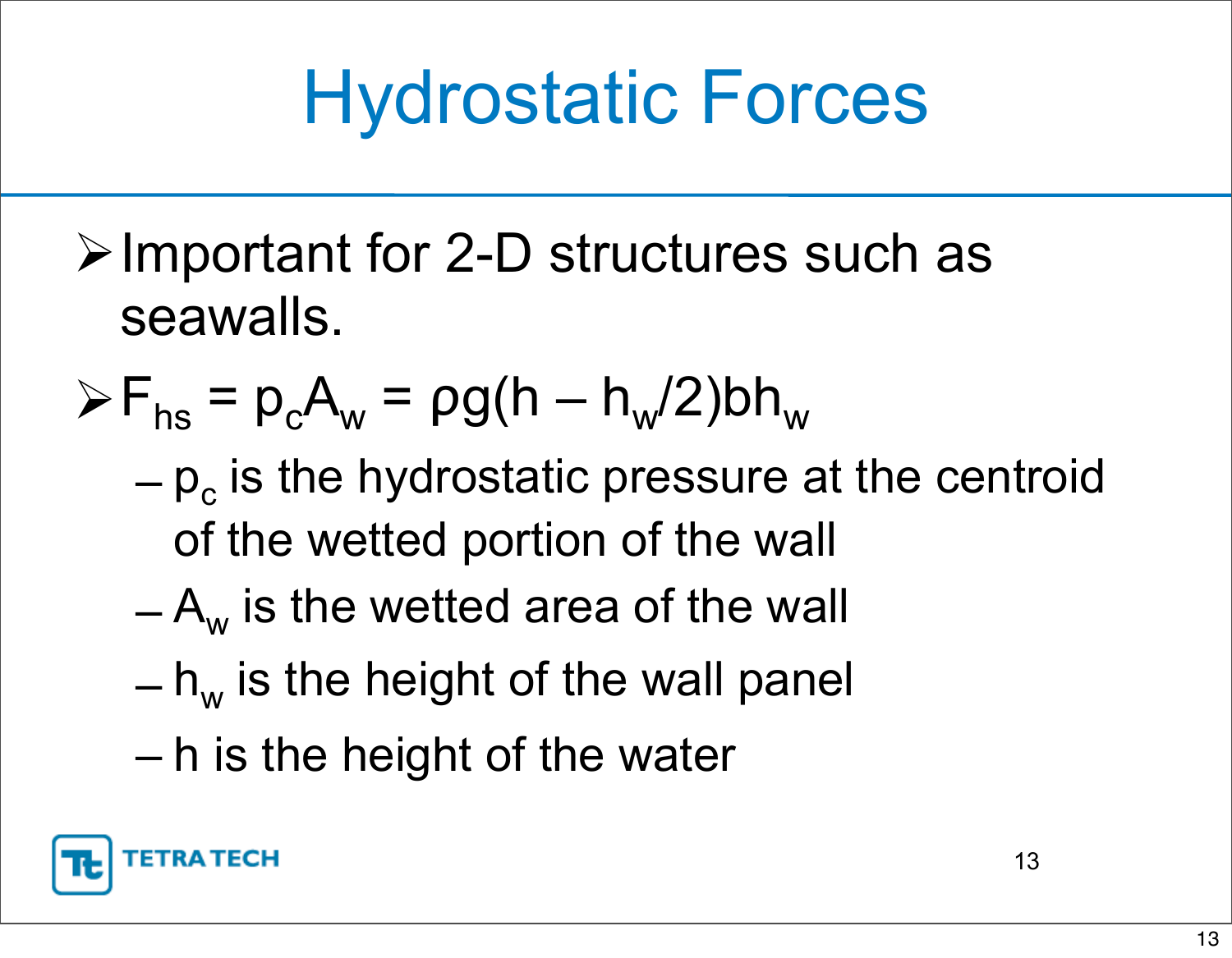

 $\triangleright$  Buoyant forces act vertically through the center of mass of the displaced volume.  $\triangleright$  A concern for wood frame buildings.  $\triangleright F_{b} = \rho g V$ 

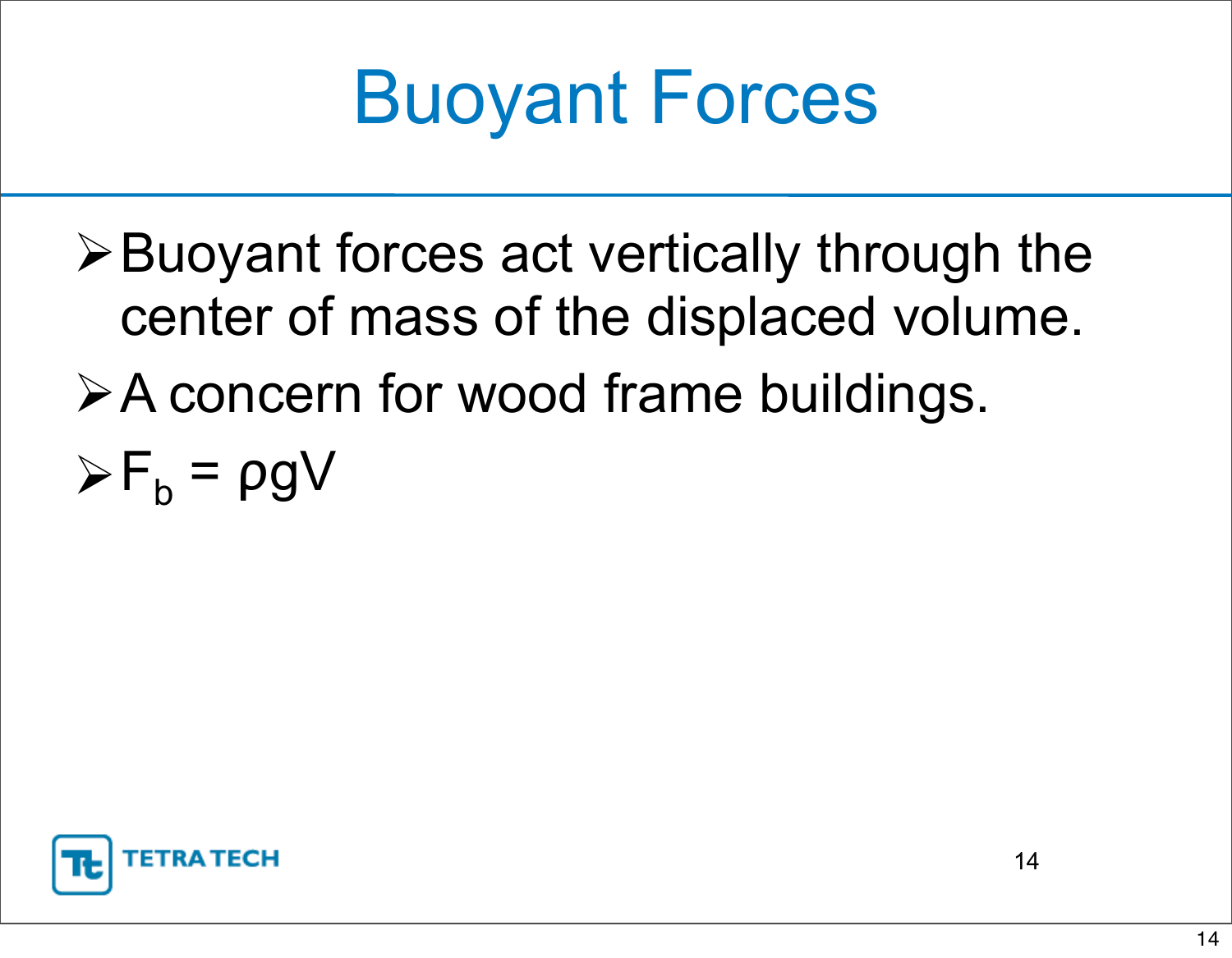# Hydrodynamic Forces

- **≻Occurs when steady water flows around a** building.
- $\triangleright F_{\text{hd}} = 1/2 C_d \rho A_f u^2 \alpha$  bhu<sup>2</sup>, where u is

#### velocity and b is breadth

| Width to Depth Ratio<br>(w/ds or w/h) | Drag Coefficient Cd |
|---------------------------------------|---------------------|
| From 1 - 12                           | 1.25                |
| $13 - 20$                             | 1.3                 |
| $21 - 32$                             | 1.4                 |
| $33 - 40$                             | 1.5                 |
| 41 - 80                               | 1.75                |
| 81 - 120                              | 1.8                 |
| >120                                  | $\mathcal{P}$       |

(FEMA CCM)



15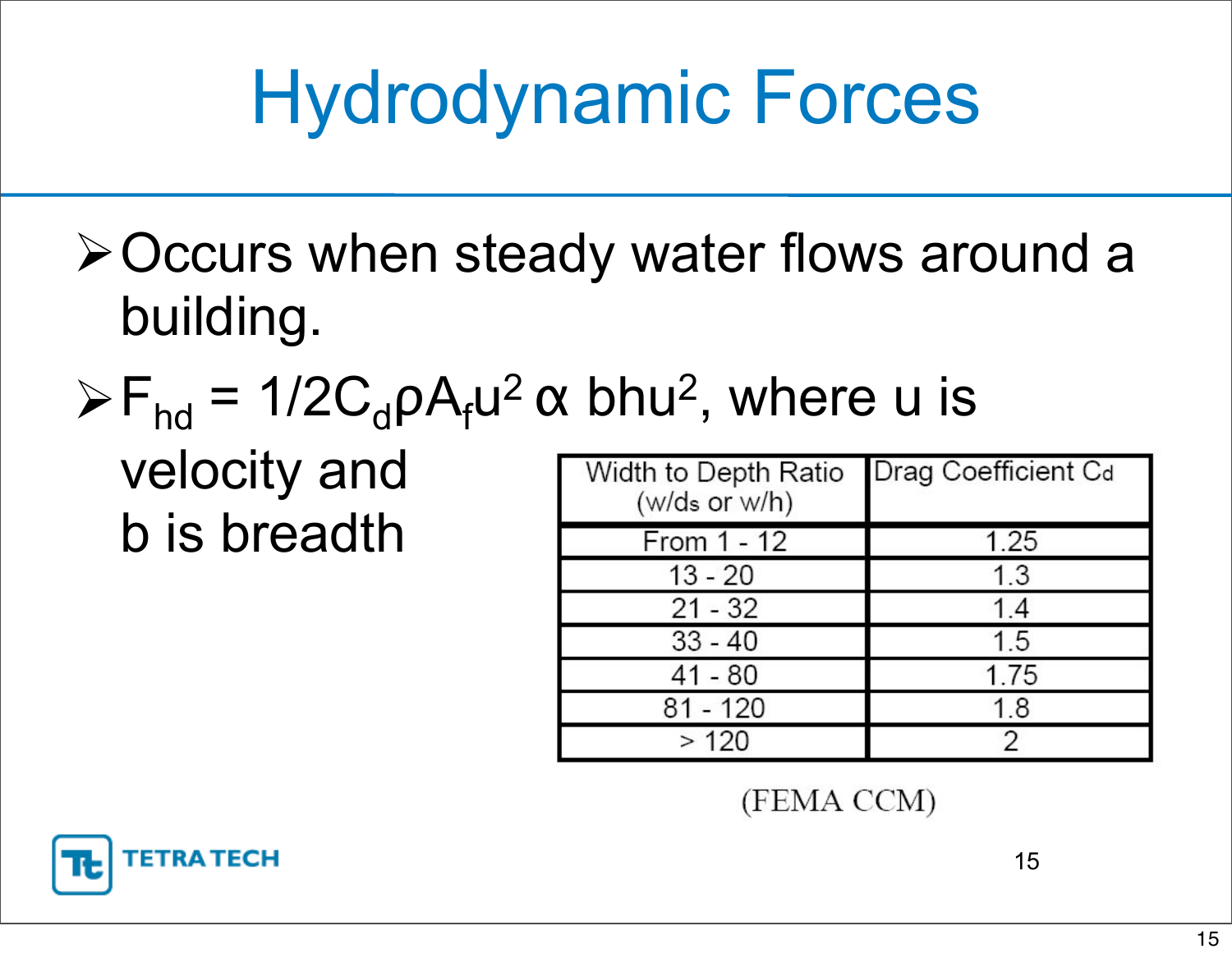

- Caused by the leading edge of a surge of water.
- $\triangleright$  Fs = 4.5 pgh<sup>2</sup>b

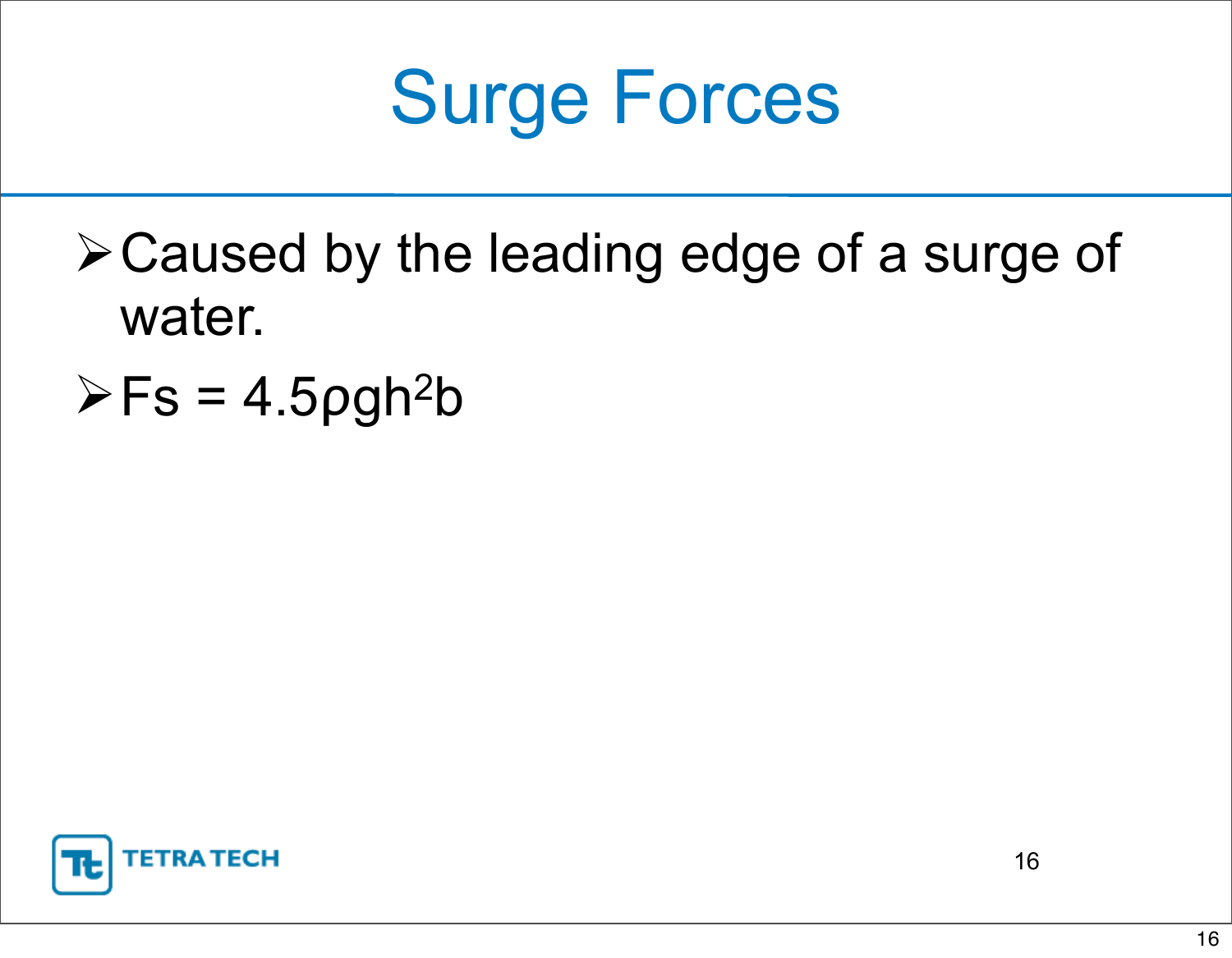#### Impact Forces

#### $\triangleright$  Caused by debris impacting the structures. Used HAZUS inventory to help determine debris type.

$$
F_I = m\frac{du}{dt} = m\frac{u_I}{\Delta t}
$$

| Type of construction | Duration (t) of Impact (sec) |             |  |  |
|----------------------|------------------------------|-------------|--|--|
|                      | Wall                         | Pile        |  |  |
| Wood                 | $0.7 - 1.1$                  | $0.5 - 1.0$ |  |  |
| Steel                | ΝA                           | $0.2 - 0.4$ |  |  |
| Reinforced Concrete  | $0.2 - 0.4$                  | $0.3 - 0.6$ |  |  |
| Concrete Masonry     | $0.3 - 0.6$                  | $0.3 - 0.6$ |  |  |

(FEMA CCM)

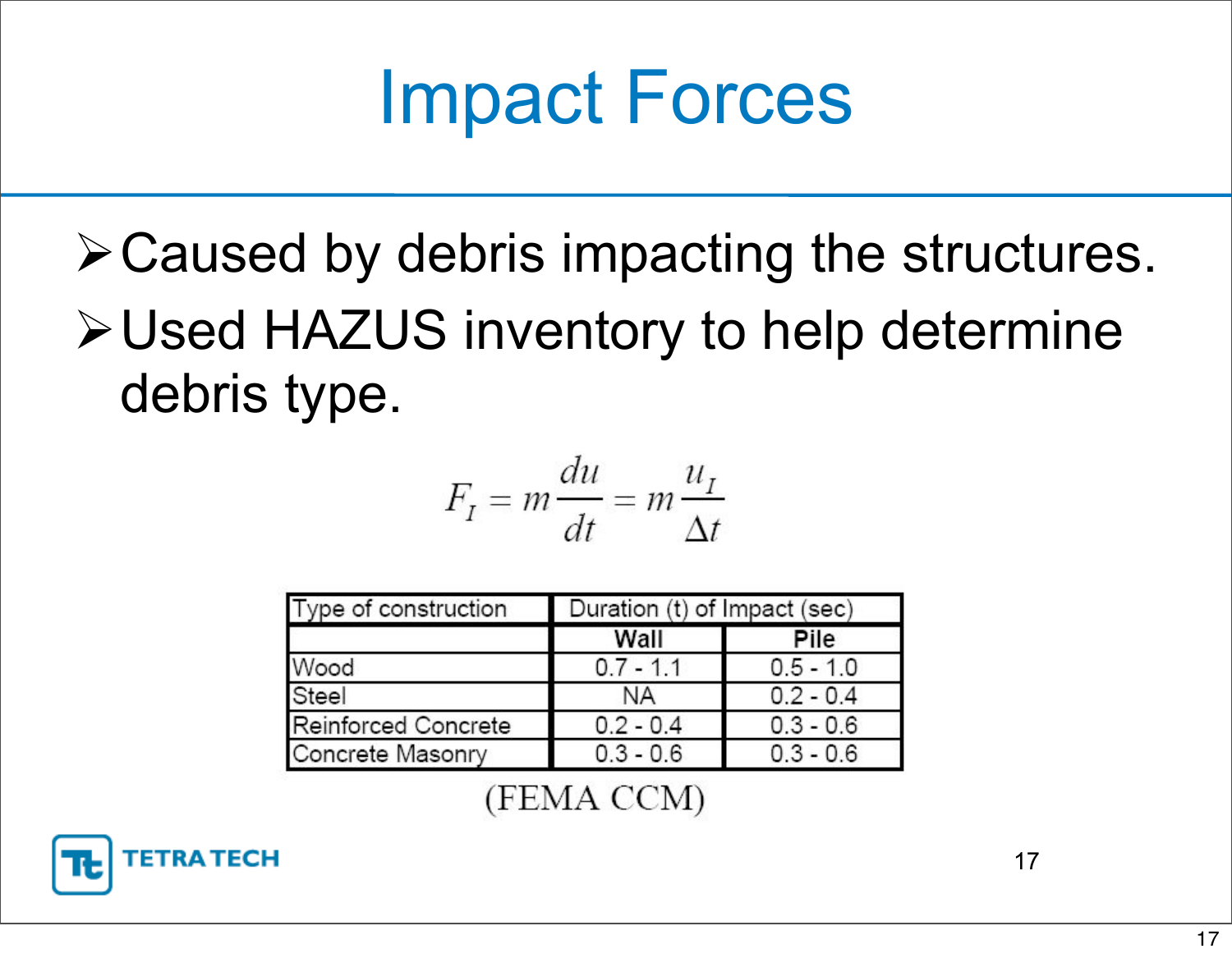#### Flood Wizard Results

#### 100-year tsunami losses – general building stock

**Building** Total **Contents** \$80,729,519 \$68,178,240 \$148,912,759

The loss estimate represents 1.5% of the total inventory of the study region.

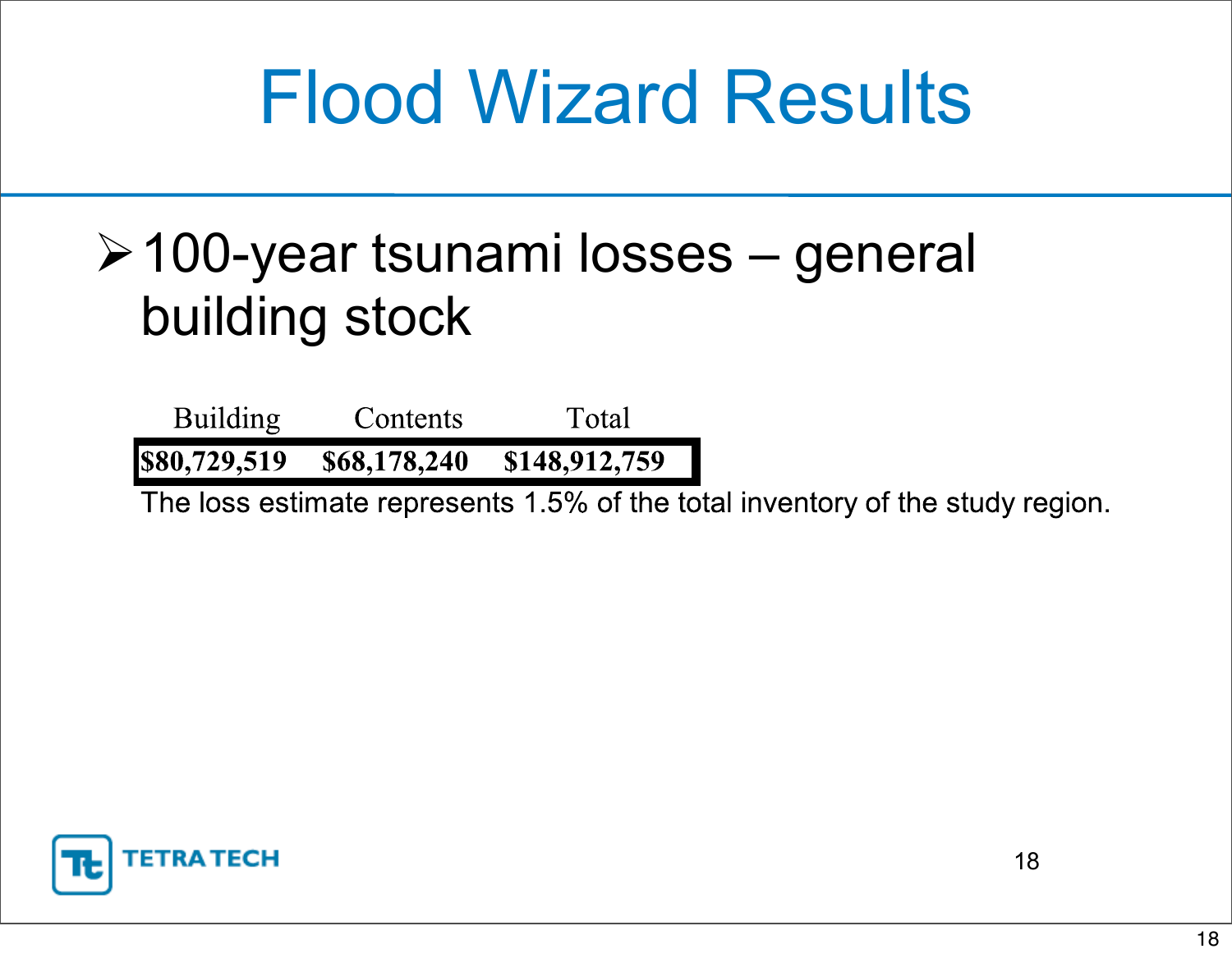#### Editing the HAZUS-MH Software

- Create a coastal flood region
- Enter the tsunami inundation elevations as the 100-year still water elevations (SWEL).
- $\triangleright$  Replace the default damage functions with the tsunami damage functions.
- ≻Run the 100-year coastal flood.

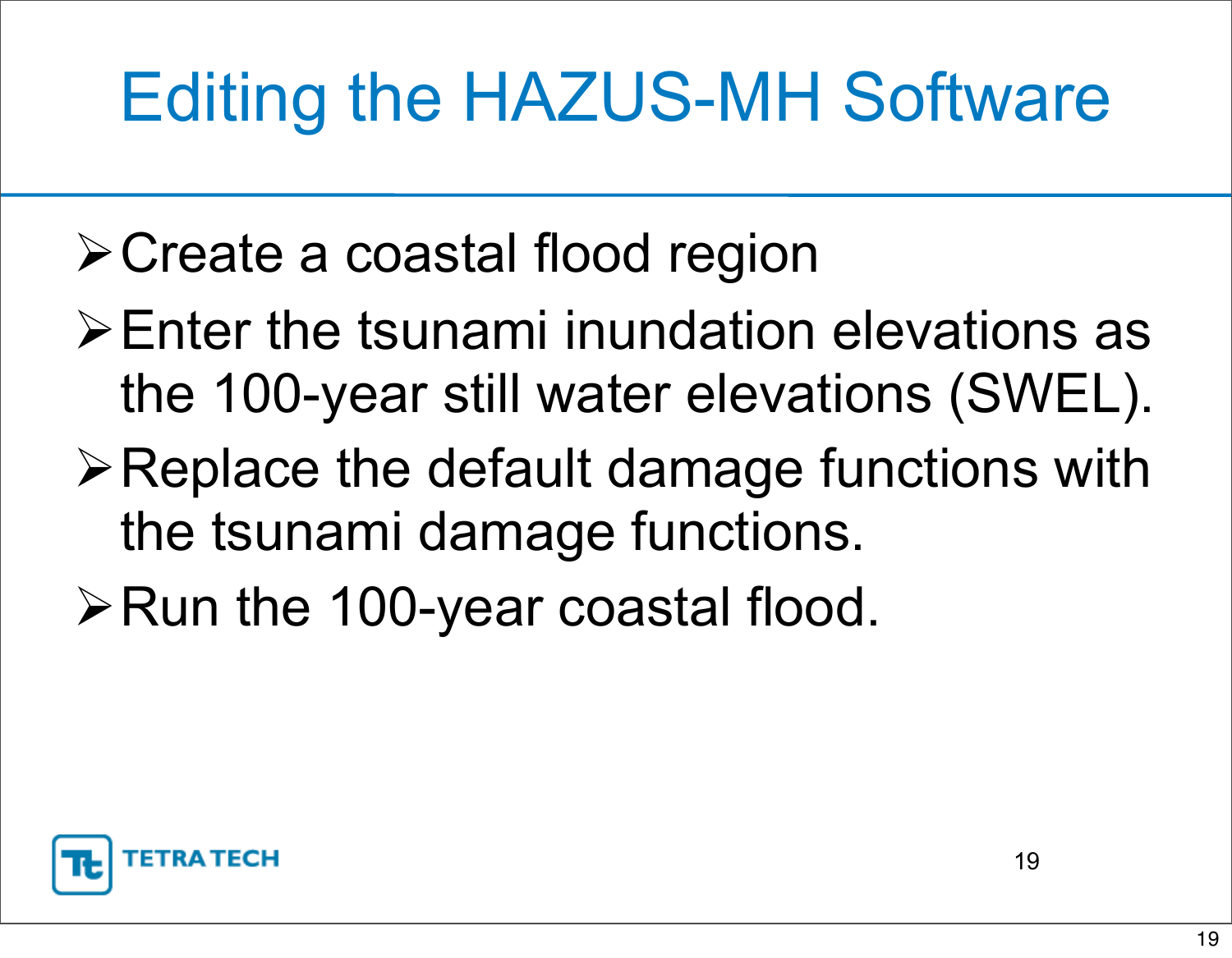## Conclusions and Next Steps

- Although HAZUS-MH does not produce loss estimates for tsunamis, the model may be used to help evaluate the risk.
- **≻Next steps:** 
	- Run the HAZUS-MH model with the new damage functions.
	- Validate the results.